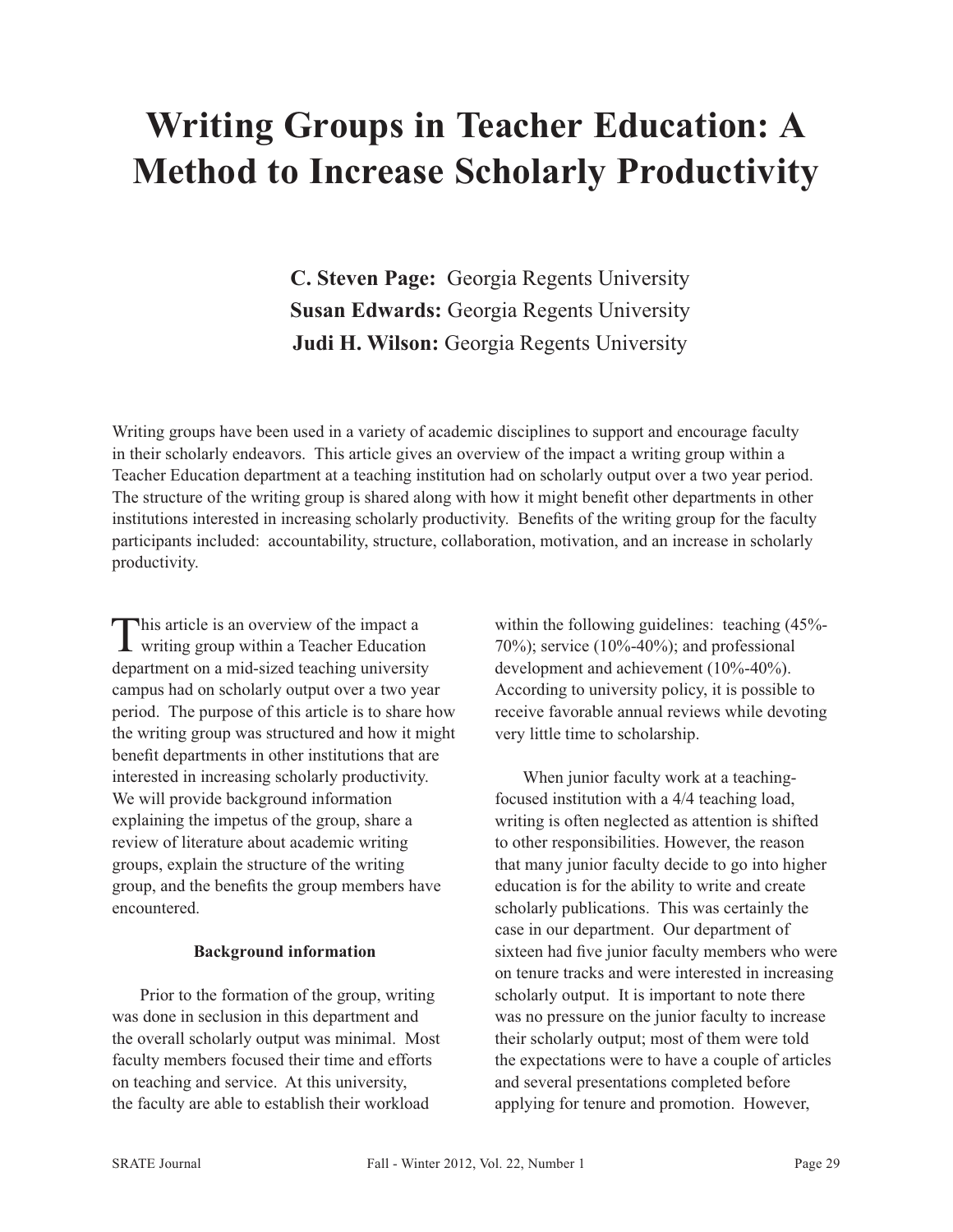the members are now glad they began the group. The small, teaching-focused university is now consolidating with a research one health sciences university. The result of this consolidation will be a comprehensive research university in which consistent faculty scholarship will be an expectation.

In an attempt to find guidance on how to balance teaching, service, and writing, one junior faculty member discovered a book by Paul Silvia (2007) entitled How to Write A Lot: A Practical Guide to Productive Academic Writing. After reading the book, he shared it with the department chair and several copies were purchased to be shared with other members of the department. Silvia's work is very easy to read and provides practical examples of how to carve out time for writing. He also describes how his department began a writing group. With this information, the assistant professor approached the other junior faculty in the department and asked if they would like to establish a writing group, a bottom-up initiative rather than a top-down mandate. The department chair also asked to join the junior faculty members in the group because she wanted to be more productive in scholarship since most of her workload focused on administration, leadership, service, and teaching. The group's purpose was clearly defined - to help every member be a more productive scholar.

# **Literature review**

It has been documented and stated by many scholars that higher education has not always been the best place to find collaboration and support. Reeson (2008) states, 'Instead of sharing grand thoughts, we end up grabbing for meager resources. Frustrated in our ambitious desires, we blame our colleagues for the failure of our departmental communities' (para. 6). However, collegiality and collaboration are becoming common occurrences on campuses around the nation. Through the use of research and/or writing groups, junior faculty are able to share

ideas, work collaboratively, and motivate one another.

Many scholars have written about the benefits of writing groups for faculty at the university level. Hara (2009) summarized these benefits and described how to begin an initiative. Hara also referenced an article in AAUP by Jennifer Friend and Juan Carlos Gonzalez (2009) in which they provide details of a writing group they formed. There are numerous examples of writing groups at universities and colleges across the nation. The Writing Circle project at Western Carolina University was introduced to provide faculty with a supportive environment to share their work and to help one another create publishable manuscripts (Hall, Mueller, & Stahl, n.d).

At the University of Washington, Bothell created interdisciplinary research groups for faculty interested in writing. 'Research Circles consist of groups of three (at most, four) faculty members who meet every two weeks to share three pages of their current academic writing, usually research and conference papers or grant proposals' (Gillespie, Dolsak, Kochis, Krabill, Lerum, Peterson, & Thomas, 2005, p. 151). Three junior faculty in the School of Education at the University of Alabama at Birmingham formed the Support Network for Assistant/Associate Professors (SNAP) which is a peer mentoring group. 'The peer mentoring group was intended to reduce the isolation common to new faculty, share information about scholarly writing, offer suggestions and collaborate on joint authorship' (Santovec, 2009, p. 1). SNAP received money from their dean to help provide lunches, resources, and conference travel. They offered membership to fifteen faculty and twelve agreed to participate. All those who participated reported having a favorable experience and their scholarly output did increase.

Collins, Slough, and Waxman (2009) describe their experiences in forming mentoring groups for junior faculty at a major research university in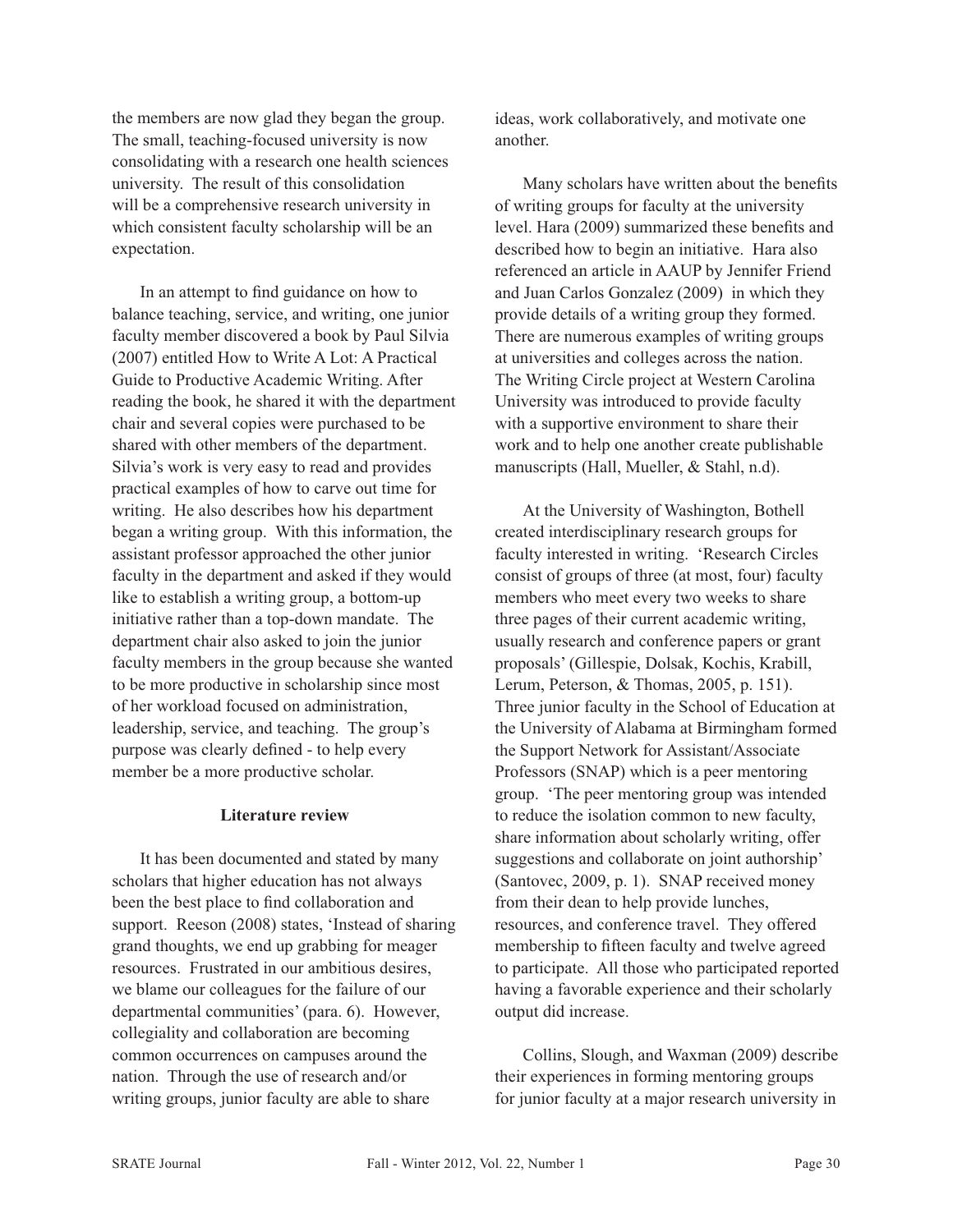the southwest United States. The authors suggest that junior faculty today are different in regards to age, sex, and ethnicity than most senior, tenured faculty, therefore their needs and concerns also differ from previous generations. The authors believe: 'Motivational benefits – encouraging each other and not wanting to let your colleagues down are equally important to the opportunity of working together' (Collins, Slough, & Waxman, 2009, p. 8). There is no doubt that we are seeing a difference in the age, race, and ethnicity of junior faculty in relation to senior faculty, so it could be that these differences lead to the desire to work together and collaborate.

The examples above are ways in which junior faculty can work together to increase their scholarly output and experience a sense of worth and belonging. By working together and having a sense of community, faculty can become better prepared for the tenure process while decreasing the isolation that is often attributed to higher education. As these examples show, writing groups can have different forms and purposes, so we describe the structure of the group we established.

# **Writing group structure**

The simplicity of the group's structure makes it practical, manageable, and productive. The group consists of tenure-track, junior faculty members in the department as well as the department chair. The group meets every two weeks for approximately 30 minutes. At the beginning of the academic year, each member sets writing goals for themselves to be reviewed mid-year and at the end of the year. In addition, the group has a short-term goal whiteboard with everyone's name on it. At each meeting, members write realistic and measurable goals for the following two-week period. The goals are always related to scholarship (writing or preparing presentations) and the goals must be measurable. The goals from the previous meeting are reviewed and each member reports to the group on the

progress towards meeting his/her goals. This also serves the purpose of keeping each other abreast of the research and writing we are doing. We often support one another between meetings as well. For example, we review manuscripts for each other as time allows and brainstorm ideas for research studies, literature reviews, or methodology designs.

Flexibility also plays a sizable role in the success of the group. Due to committee work, there were meetings where some were unable to attend and those members sent their update by email. During the summer months, we meet via online meeting rooms.

A final key component of the writing group is celebration. We celebrate when a member gets published, a grant is funded, or a proposal is accepted. Our articles are posted on a bulletin board in the office suite and the department chair includes links to them in the weekly newsletter. At the end of each academic year, we enjoy breakfast together and hold an informal awards ceremony, celebrating the number of publications each member accomplished that year. These moments help to take the isolation out of scholarship and acknowledge the very important work of the group members.

# Benefits/Outcomes

We have observed five primary benefits of the writing group: accountability, structure, collaboration, motivation, and an increase in scholarly productivity.

#### *Accountability*

In the world of higher education, we are held accountable in our teaching by our students and in our service by our colleagues. However, in the area of scholarship we are not truly held accountable until it is time for annual reviews or tenure and/or promotion. While the other areas of the faculty role model, teaching and service,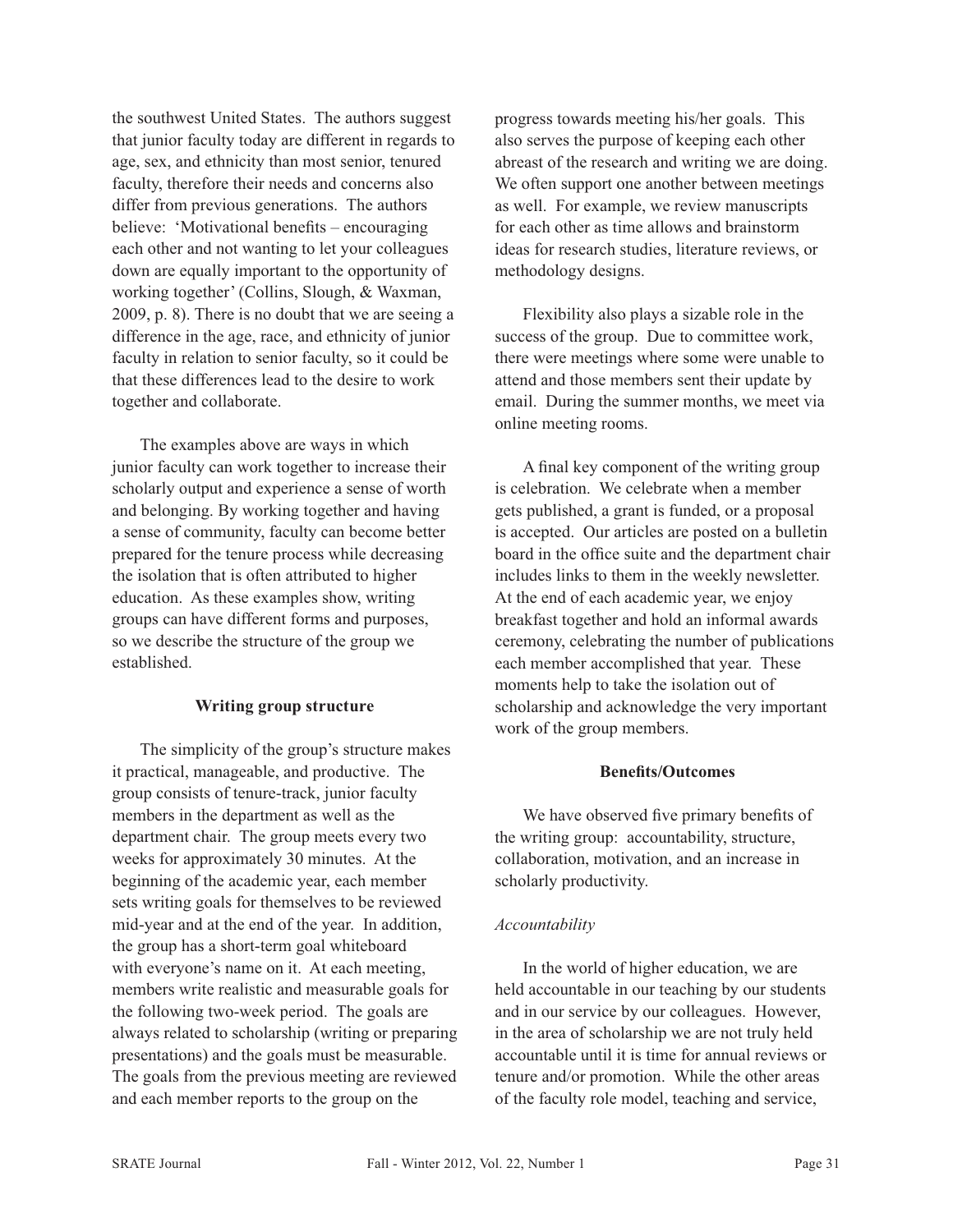have schedules and built-in deadlines, scholarship does not. The writing group offers members selfimposed and voluntary accountability. As one group member stated, 'The accountability keeps me going.' Reporting your progress to the group every two weeks builds in accountability that is very helpful to all of us. There were several times when various members were not able to meet their goals and reported this to the group receiving encouragement and gentle admonishment to stay focused and get it done. Writing groups require members to be held accountable to one another.

## *Structure*

Being a part of the writing group has assisted each member in bringing structure to his/her individual writing processes. Having regular meetings and conversations have a side benefit of anchoring us into a routine. Some group members now follow regular writing schedules, and one group member commented that the writing group 'helps me focus on one project at a time.'

#### *Collaboration*

Even though we are all faculty in a teacher education department, we have our own specialties, and, at first glance, many of us thought that we would not be able to collaborate and help one another other than to hold each other accountable. However, we soon found that we could assist one another beyond simply holding each other accountable and several collaborative projects have been initiated as a result of the group.

#### *Motivation*

The comments from group members speak to the motivation they have experienced as a result of participation in the group:

• 'I am more motivated.'

- '[The group] gets me thinking about ideas and moving on them.'
- 'It allows me to bounce ideas off colleagues and work with others to produce more.'
- 'Writing doesn't seem like an impossible task.'
- 'I am actually thinking about writing a lot I have ideas for the first time in my life.' Increase in scholarly productivity

Perhaps the greatest benefit that we have seen in the department is the increase in scholarly productivity. Table 1 displays the submissions of group members for the year prior to the beginning of the writing group compared to the same length of time once the group began. A significant increase in manuscript submission occurred.

When considering actual publications, the data reflect great progress from the group. Table 2 shows a comparison of actual publications from group members for the year prior to the beginning of the writing group, the first year of the group and the second year. In the year prior to the writing group, the collective total of publications from all of the members was three. That number increased dramatically the second year to 12 and then the third year to 14.

#### **Conclusion**

The tripartite nature of the professoriate demands intentionality. Teaching and service tend to occur naturally through opportunities and necessity. However, most educators would agree that the professional development expectations, including scholarship, require educators to be intentional and proactive. This reflects the classic time management tension of the tyranny of the urgent versus the important. Teaching and service is often viewed as urgent, with professional development trailing. Our writing group leads to a stronger balance between the three expectations of the academy.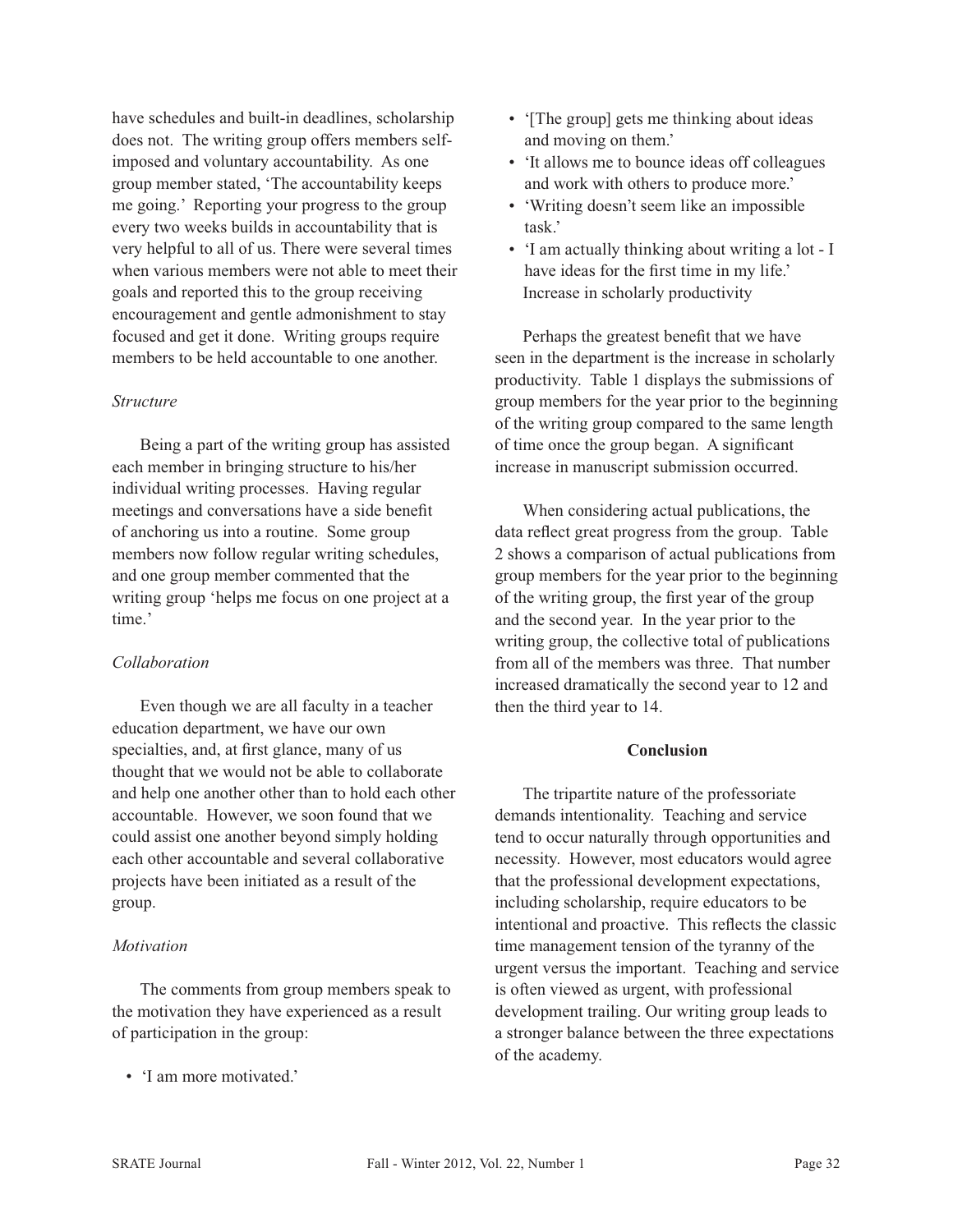The benefits of the writing group include an increase in accountability, the development of a personal structure or routine for writing, strengthened collaboration with colleagues, and an increase in personal motivation. In addition, it is critical to note the increase in scholarly productivity within the department. As a result of this initiative, the entire culture of the department has shifted. Several faculty members have formed book groups delving into methodology and faculty members are meeting informally to discuss future research projects. Due to increased interest in scholarship, the chair developed a departmental research resource room. Departmental funds were allocated to purchase research texts, publication resources, and technological research tools.

Faculty members who are interested in beginning a writing group need to design a structure that meets their unique needs. The structure should reflect the culture of their university and of the department. Existing literature also enumerates the individualized and unique approaches used to design support groups, but the key question is, does the design work for our team? If not, the structure of the group needs to be adjusted to better reflect those needs.

Change is difficult and none of us know the impact the impending consolidation will have on our work. However, each member in this group is convinced they are better prepared for the increase in scholarship requirements due to his/her participation in this group, and they can face the future as a unified team. Next year, membership in this group will be open to all interested faculty members in the department. We are looking forward to reporting even more positive results in the future.

#### **References**

- Collins, T., Slough, S., & Waxman, H. (2009). Lessons learned about mentoring junior faculty in higher education. Academic Leadership, 7(2), Retrieved from: http://www. academicleadership.org/316/lessons-learnedabout-mentoring-junior-faculty-in-highereducation/
- Friend, J. I., & Gonzalez, J. C. (2009). Get together to write. Academe Online, 95(1). Retrieved from: http://www.aaup.org/AAUP/ pubsres/academe/2009/JF/Feat/frie.htm
- Gillespie, D., Dolsak, N., Kochis, B., Krabill, R., Lerum, K., Peterson, A., & Thomas, E. (2005). Research circles: Supporting the scholarship of junior faculty. Innovative Higher Education, 30(3), 149-162. doi: 10.1007/ s10755-05506300-9
- Hall, J., Mueller, I., & Stahl, B. (n.d.). How does a writing circle help faculty members? Retrieved from: http://www.wcu.edu/facctr/ mountainrise/MR\_1\_1\_PDF/MR\_1\_1\_Hall Mueller, Stahl.pdf
- Hara, B. (2009, September 29). New faculty writing groups. The Chronicle of Higher Education. Retrieved from: http://chronicle. com/blogs/profhacker/new-faculty-writinggroups/22732
- Reeson, N. (2008, June 30). The function of dysfunction. The Chronicle of Higher Education. Retrieved from: http:// chronicle.com/article/The-Function-of-Dysfunction/45866
- Santovec, M. L. (2009). Scholarly writing is a SNAP for Alabama junior faculty. Women in Higher Education, 18(3), 1-2.
- Silvia, P. (2007). How to write a lot: A practical guide to productive academic writing. Washington, D. C.: American Psychological Association.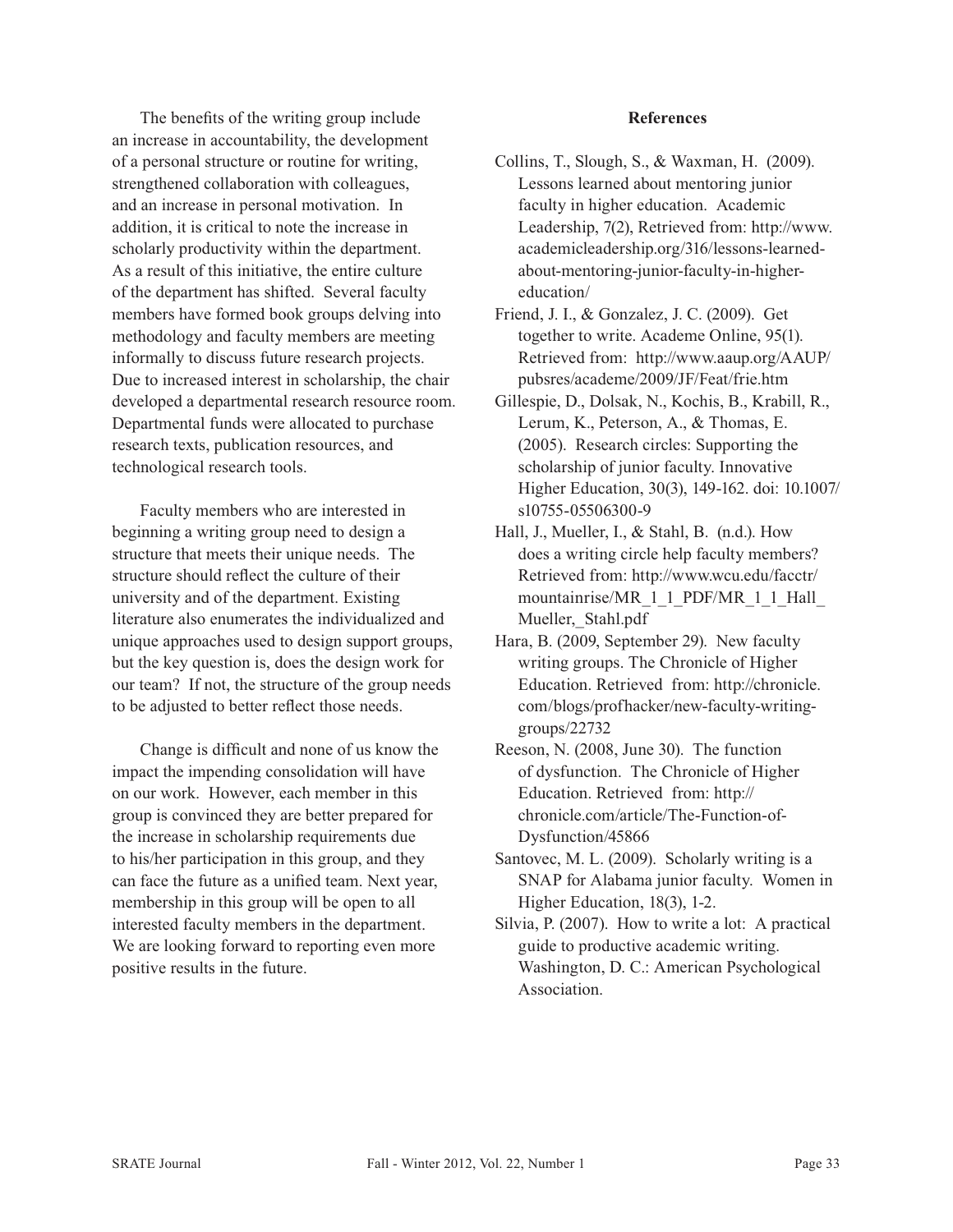## **About the Authors**

C. Steven Page is an Assistant Professor of Curriculum and Instruction at Georgia Regents University in Augusta, Georgia. Research interests: Curriculum Theory, Corporate Influence in Education, and Teacher Identity

Susan Edwards is an Assistant Professor of Middle Grades Education at Georgia Regents

University in Augusta, Georgia. Her primary area of scholarship is active learning in middle grades education.

Judi Wilson is the Chair of the Department of Teacher Education at Georgia Regents University in Augusta, Georgia. Her primary areas of scholarship are induction and leadership.

## **Tables**

# **Table 1: Manuscript Submission**

| Faculty<br><b>Member</b> | <b>Submissions</b>                          |                                              |  |
|--------------------------|---------------------------------------------|----------------------------------------------|--|
|                          | <b>Summer 2009 - Summer 2010</b>            | <b>Fall 2010 - Fall 2011</b>                 |  |
| $\mathbf{A}$             | 3 publications                              | 7 publications<br>4 presentations            |  |
| B                        | 0 publications<br>1 presentation            | 8 publications<br>6 presentations            |  |
| $\mathbb{C}$             | 0 publications<br>1 presentation            | 4 publications<br>3 presentations            |  |
| D                        | 0 publications<br>3 presentations           | 1 publication*<br>1 presentation             |  |
| E                        | 1 publication<br>2 presentations<br>1 grant | 3 publications<br>4 presentations<br>1 grant |  |